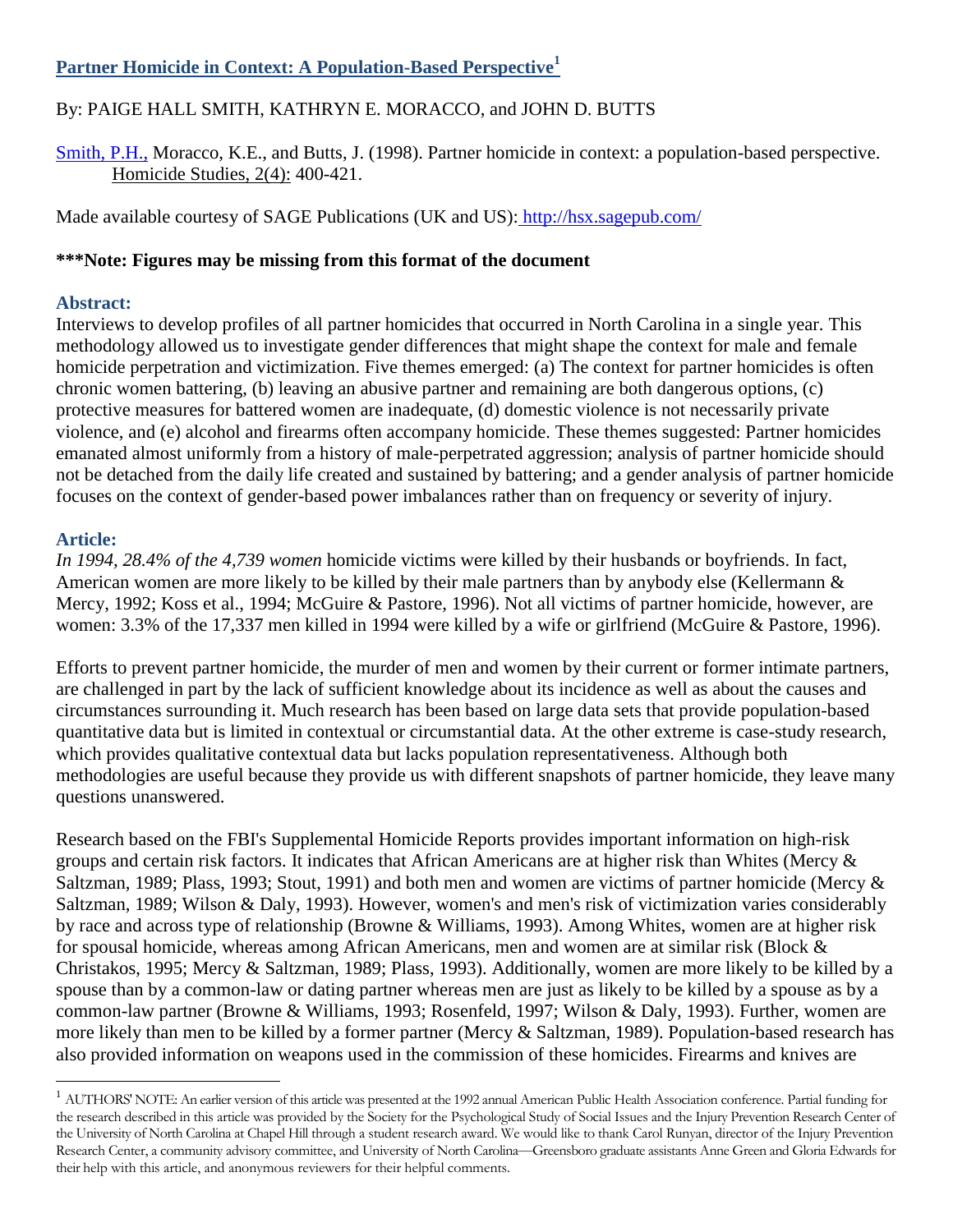typically the most common weapons, although the percentage of homicides committed with each varies across studies (Block and Christakos, 1995; Mercy & Saltzman, 1989).

Although population-based research on partner homicide suggests that both women and men are at risk, it provides less information on whether and how the circumstances that lead men and women to kill may or may not differ. It has been suggested that female-perpetrated partner homicide may frequently be a response to the male partner's actual or threatened physical assault, whereas male-perpetrated partner homicide occurs most often in the context of women attempting to leave their partners (Browne & Williams, 1993; Wilson & Daly, 1993; Wolfgang, 1958). However, Browne and Williams (1993) note that gender is often omitted from analysis in much of this research. They have argued that exclusion of gender may lead to the erroneous conclusions that "The conditions of women's lives are essentially the same as those of men" or that "Although the conditions of women's lives may sharply differ from those of men, those differences are not germane to general theories on homicide" (p. 79).

Case-study research, in contrast, has often explicitly considered the role gender plays in the lives of the men and women involved in partner homicide. This research suggests that, regardless of the sex of the perpetrator, partner homicide is rarely an isolated incident; rather, it often occurs as a result of a chronic pattern of abusive and threatening behavior by the man against his female partner (Browne, 1987; Chimbos, 1978; Jurik & Winn, 1990; Trotman, 1978). It also suggests that women frequently kill in response to threatened or actual physical assault by their partners (Browne, 1987; Goetting, 1991). However, case-study research has tended to focus on selected subgroups such as battered women charged with murdering or seriously wounding their partners (Browne, 1987, Walker, 1989); men and women charged with killing their partners undergoing pretrial psychiatric evaluation (Barnard, Vera, Vera, & Newman, 1982; Daniel & Harris, 1982); men and women convicted of killing their partners (Jurik & Winn, 1990); and women imprisoned for killing their partners (Foster, Veale, & Fogel, 1989). Case-study research thus limits generalizability and may reinforce the view that partner homicide is idiosyncratic rather than representative of an identifiable epidemiological pattern of male violence against women (Saunders and Browne, 1991).

This study was undertaken in order to explore the circumstances and context surrounding all cases of heterosexual partner homicide that occurred in 1 year in one state and thus broaden the usual case-study approach. The major purpose was to determine the proportion of all homicides that were preceded by a history of domestic violence and the circumstances that surrounded them. We were particularly interested in exploring how the prehomicide conditions of the men's and women's lives might shape the context for homicide and the role that gender might play in the use of fatal violence by men and women.

#### CONCEPTUAL FRAMEWORKS

We made use of two different conceptual frameworks to help us analyze and describe partner homicide. The first, that of victim precipitation, has often been used to analyze sex differences in the perpetration of partner homicide (Browne & Williams, 1993; Campbell, 1992; Chimbos, 1978; Saunders & Browne, 1991). Suggested by Von Hentig (1941, 1948) in the 1940s, the term was coined and used by Marvin Wolfgang in his pioneering research on homicide in Philadelphia in 1958. As defined by Wolfgang (1958),

*Victim-precipitation* is applied to those criminal homicides in which the victim is a direct, positive precipitator in the crime. The victim-precipitated cases are those in which the victim was the first to show and use a deadly weapon, to strike a blow in an altercation—in short, the first to commence the interplay of resort to physical violence. (p. 252)

Since then, victim precipitation and the idea that homicide victims sometimes participate in the actions leading to their deaths have played a central role in both homicide research and criminology textbooks (Block, 1993; Mann, 1996; Polk, 1997; Rasche, 1993; Savitz, Kumar, & Turner, 1993; Wolfgang, 1993). Studies have reported varying proportions of victim-precipitated homicides, ranging from 0% to more than 50%, depending on the study population, location, and operational definitions used (Goetting, 1988, 1991; Polk, 1997; Savitz et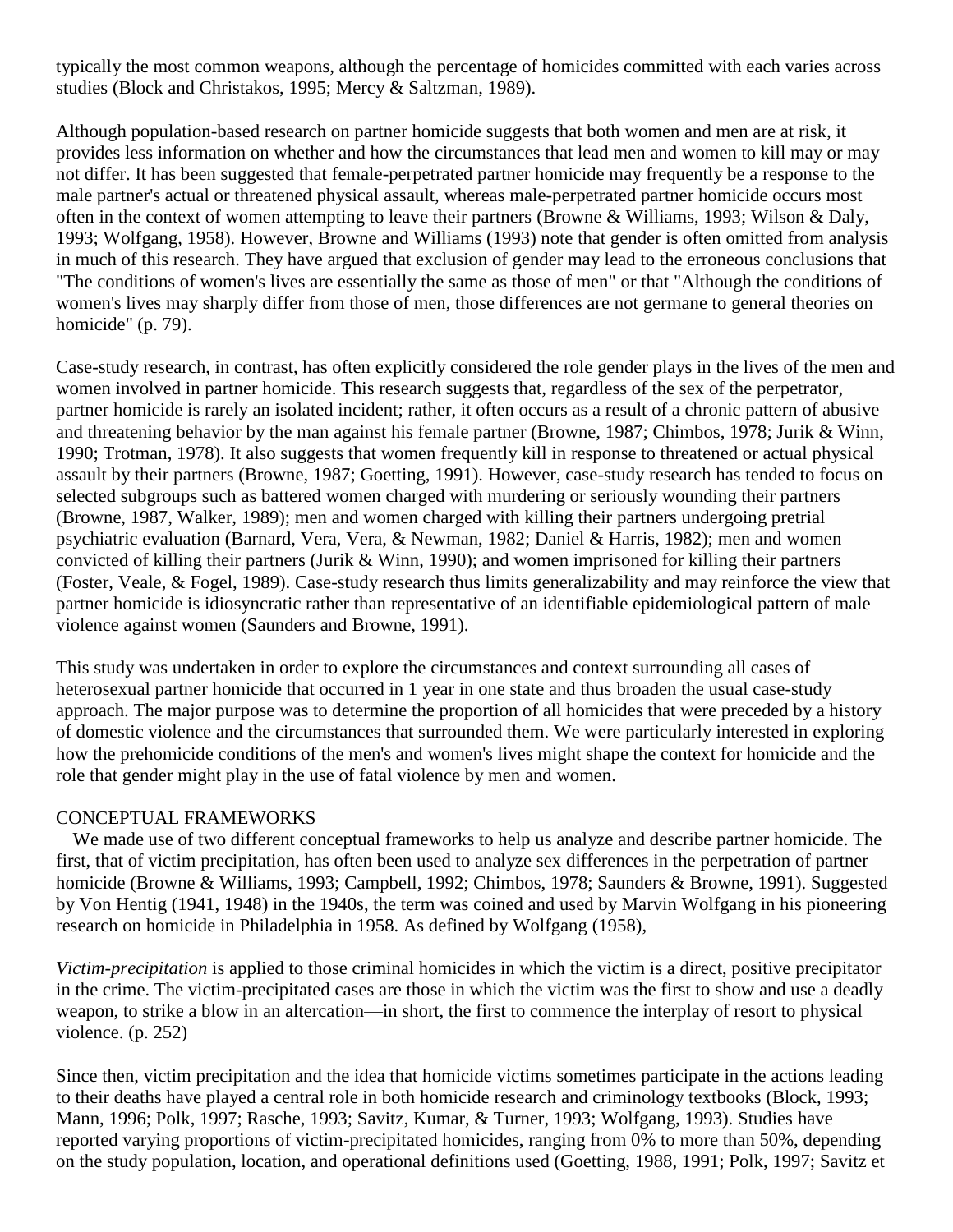al., 1993; Wolfgang, 1958). The concept has also been used as a framework to analyze partner homicides, particularly in cases where battered women kill their abusers (Campbell, 1992; Rasche, 1993). Because this concept directs attention to the circumstances surrounding the homicide, it is potentially useful as a framework to examine the similarities and/or differences in the context immediately surrounding men's and women's perpetration of partner homicide.

Agudelo (1992) provides the second framework we used. He defines violence as "the exercise of physical, psychological, or moral force directly or indirectly by a person or group of persons in the exercise of power" (p. 367). He argues that a precondition for violence is an "imbalance between heterogeneous entities having unequal power." This gradation of power which, according to Agudelo (1992), "is the delta through which violence flows" (p. 367), could be conceptualized as the conduit for both male- and female-perpetrated violence.

The violence that emerges from this power imbalance is of two types: antiaction and proaction. The first, antiaction, is violence that is "aimed against an existing or potential power. It is an attempt to disrupt an order that has been imposed or agreed to. It is an act of aggression against rights that are socioculturally established and regulated" (Agudelo, 1992, p. 367). In contrast, violence that is proaction is that which is "exercised to affirm and defend a right or build another order or legal system" (p. 367). It emerges, according to Latin American epidemiologist Dr. Hector Abad Gomez, from conditions of oppression, injustice, and grievous economic inequality in which violence is not a disease but rather a necessary reaction on the part of the body social—somewhat like the biological organism's response to infection. It is like fever, a mechanism for combating infection, which is the real disease. (quoted in Agudelo, 1992, p. 367-368)

Agudelo further argues that understanding violence requires analysis of the "direction of the forces that produce the effects observed, the patterns in question, and the powers in opposition" (Agudelo, 1992, p. 367). Although neither men nor women are free from the use of violence, this framework argues that men's and women's violence might have a different directionality and serve a different purpose. For example, conceptualizing batterers' violence as antiaction would suggest that the purpose behind their use of force is to contain women's potential power and/ or to destroy their legal or socially culturally agreed upon rights. The direction of the force is against those who have lesser social power. In this context, men's use of force helps to consolidate and maintain this power structure. Similarly, conceptualizing battered women's violence as proaction would suggest that their use of force emerges from their oppression as women and as victimized persons and has the purpose of trying to affirm their own rights as humans; furthermore, it may be an unavoidable if not necessary reaction. In contrast to the victim-precipitation framework that directs attention toward the circumstances incident to the homicide, Agudelo's perspective directs our attention toward differences in experience and behavior between battered women and battering men that result from unequal power.

#### **METHOD**

#### *Data Sources*

We combined data from two sources, the North Carolina Office of the Chief Medical Examiner (OCME) records of all cases of partner homicide that occurred during 1989, and semistructured telephone interviews with officers from the investigating law enforcement agencies. In North Carolina, medical examiner case files typically include the medical examiner's report of investigation, the death certificate, and autopsy reports. Some case files also include toxicology reports, newspaper clippings, correspondence, subpoenas, and photos. Beginning with a listing of the 730 homicides that were on file for 1989, we excluded 41 cases where the victim was under 18, and 407 cases where the victim- perpetrator relationship was listed in the database as parent, child, sibling, other relative, stranger, or unknown. We then reviewed the files of the remaining 282 cases where the victim- perpetrator relationship was listed as spouse, friend, or other to determine whether the victim and perpetrator were or were not married or unmarried heterosexual partners. In cases where we could not determine the partnership status from the medical examiner records, we asked the police officers involved in the cases. Based on these interviews, only cases determined to be partner homicides were included in the sample. In 1992, telephone interviews were conducted with the investigating officers in all of the cases of partner homicide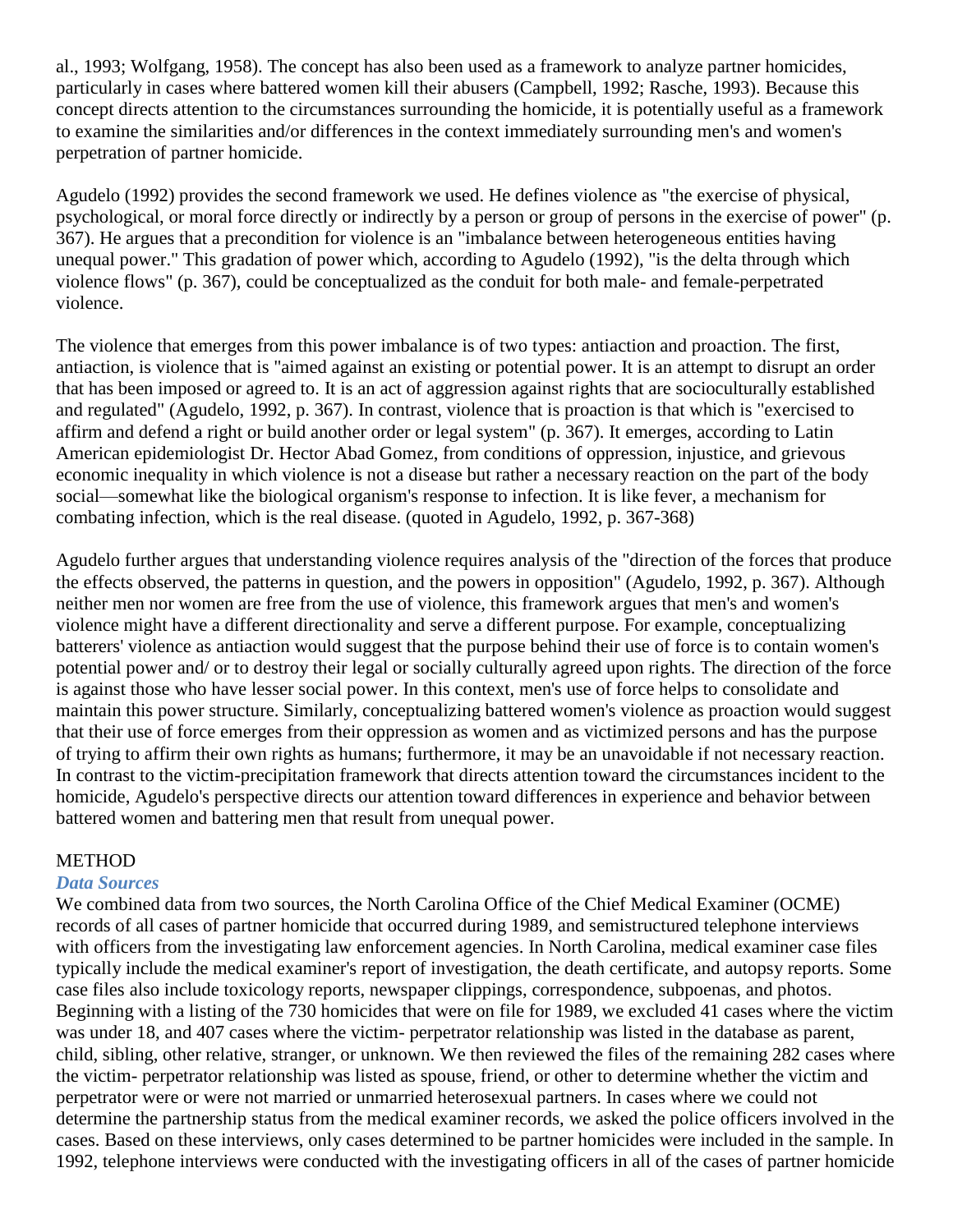to determine the circumstances surrounding each one. We used a semistructured interview guide for these interviews, which typically lasted around 20 minutes.

## *Definitions*

In this study, we defined partner homicide as one where the victim and the perpetrator were current or former legal or common-law spouses, cohabitants, or dating partners at the time of the homicides. This definition excluded homosexual relationships, one-night stands, and prostitute-client relationships. The protocol for classifying the history of domestic violence was conservative. If the evidence clearly confirmed a history of prior violence perpetrated by the victim or perpetrator against the other, we classified the case as a "yes," and if the evidence clearly confirmed that there was not a history, we classified the case as a "no." If the evidence did not clearly confirm the presence or the absence of prior violence, we classified it as "uncertain." Evidence included (a) statements from the police or in the medical examiner record that there had been domesticviolence-related calls to the police; (b) statements by family or friends to the police or medical examiner, during their investigation, that there was such a history; or (c) newspaper clippings in the file that indicated there was a history. We defined victim-precipitation as the victim initiating physical violence or the use of weapon, or threatening the perpetrator with physical violence or the use of a weapon during the time period surrounding the homicide but not necessarily at the instant the homicide occurred. The time period we considered was largely determined by the available evidence, and, in general, included the day the homicides occurred.

### *Development of Case Study Profiles*

We used all data available from the medical examiner files and police interviews to construct case study profiles for each homicide. The amount of detail varied from case to case depending on how much the police remembered, on whether there were newspaper clippings in the medical examiner files, and on the amount and type of details they provided in the medical examiner's narratives. Although we noted where evidence provided by the medical examiner and law enforcement differed, we did not attempt to reconcile differences of opinion between the two sources. Neither did we try to validate any information provided from additional sources. For example, if the police reported that they found, during their investigation, that the woman had made domesticviolence-related calls to the police we assumed these reports to be accurate.

## *Data Analysis*

We analyzed the cases in two different ways. First, we created a coding form to standardize and quantify data on the characteristics of the victim, perpetrator and homicide, and of the circumstances surrounding the homicides. We then created a quantitative data set from the coded forms and analyzed the data using Epi-info, an epidemiological software package (Dean et al., 1994). Second, we undertook a qualitative approach to case analysis. The aim of this analysis was to identify patterns, commonalties, and differences across the cases. Through an iterative reading of the cases, the first two authors came to consensus on the themes, whether or not there was a history of domestic violence and whether or not the case was victim precipitated (Miles & Huberman, 1994).

#### RESULTS

#### *Victim and Perpetrator Characteristics*

The final sample consisted of 108 partner homicides. This was 15.7% of all homicides in which the victim was over 18, and 14.8% of all homicides in North Carolina for 1989. The 41 men murdered represented only 7.8% of all men murdered that year, whereas the 67 women accounted for 41% of all women murdered. Partner homicide as a percentage of all homicides was somewhat higher in North Carolina that year than in the nation as a whole, in which case it accounted for 12% of all adult homicides (Greenfield et al., 1988). The main reason for this appears to have been the higher portion of women murdered by partners: 41% in North Carolina compared with 28% nationwide. The portion of men murdered by their female partners was similar (7.8% in North Carolina compared with 7.7% nationally). Table 1 summarizes the demographics of the homicide victims by sex of victim.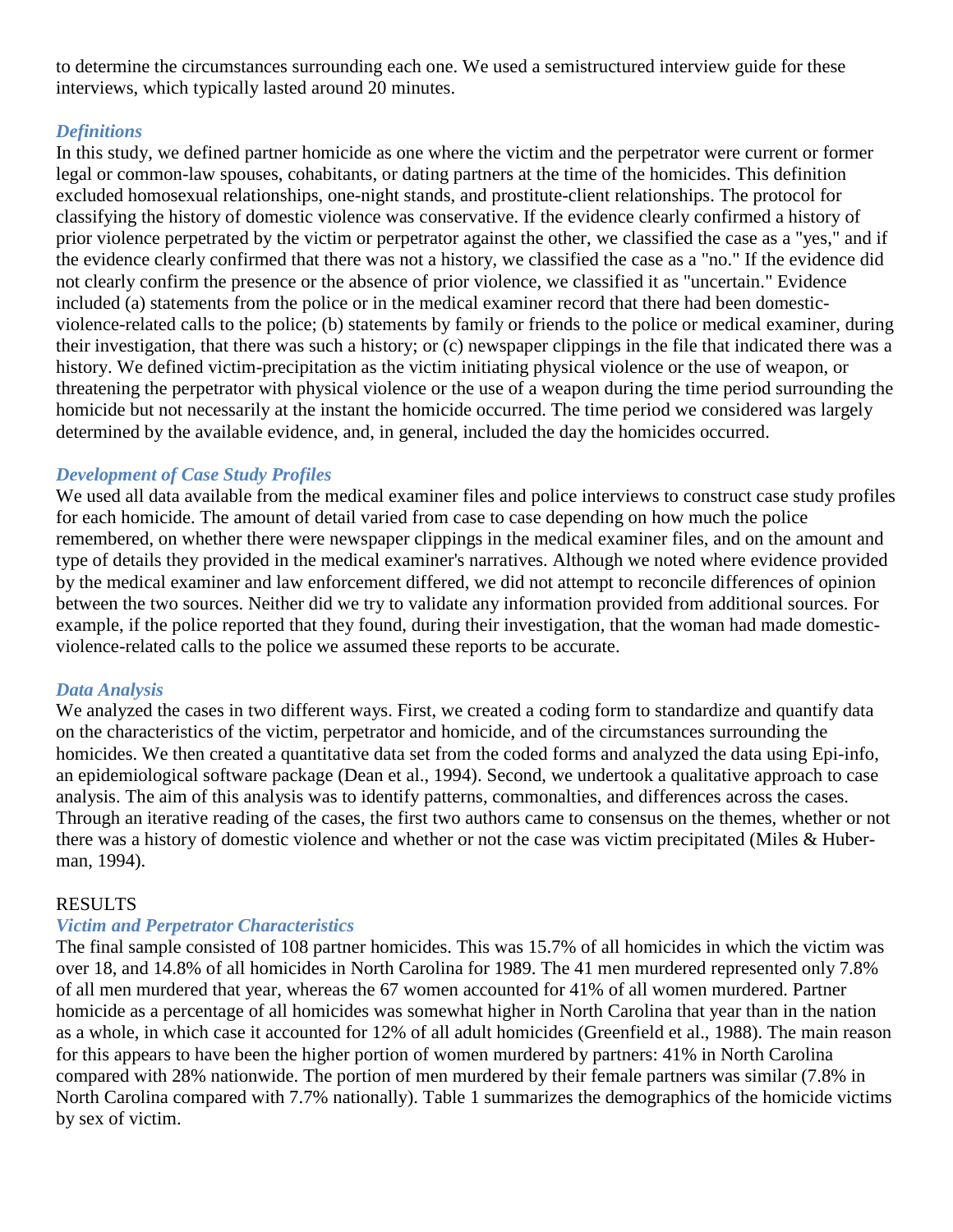Of the homicide victims, 62% were women and 52.7% were African American. By race and sex, 30.5% of the victims were White women, 29.6% of the victims were African American

| 1797 (IV = 109)        |                   |      |                 |      |        |      |  |  |
|------------------------|-------------------|------|-----------------|------|--------|------|--|--|
| Variable               | Female $(n = 67)$ |      | Male $(n = 41)$ |      | Total  |      |  |  |
|                        | Number            | ℅    | Number          | %    | Number | ℅    |  |  |
| Age                    |                   |      |                 |      |        |      |  |  |
| 18 to 29               | 26                | 38.8 | 10              | 24.4 | 36     | 33.3 |  |  |
| 30 to 39               | 22                | 32.8 | 9               | 21.9 | 31     | 28.7 |  |  |
| 40 to 49               | 10                | 14.9 | 11              | 24.4 | 21     | 19.4 |  |  |
| 50 to 59               | 6                 | 8.9  | 5               | 12.2 | 11     | 10.2 |  |  |
| $60+$                  | 3                 | 4.5  | 6               | 14.6 | 9      | 8.3  |  |  |
| Race                   |                   |      |                 |      |        |      |  |  |
| African                |                   |      |                 |      |        |      |  |  |
| American               | 32                | 47.8 | 25              | 61.0 | 57     | 52.8 |  |  |
| White                  | 33                | 49.3 | 13              | 31.7 | 46     | 42.6 |  |  |
| Other                  | 2                 | 3.0  | 3               | 7.3  | 5      | 4.6  |  |  |
| Education <sup>a</sup> |                   |      |                 |      |        |      |  |  |
| < High school          | 17                | 25.8 | 21              | 51.2 | 38     | 39.2 |  |  |
| High school            | 40                | 60.6 | 11              | 26.8 | 51     | 52.6 |  |  |
| > High school          | 5                 | 7.5  | 3               | 7.3  | 8      | 8.2  |  |  |

TABLE<sub>1</sub> Demographics of Partner Homicide Victims by Gender, North Carolina,

a. Education was missing for 11 cases.

women, 23.1% were African American men, and 12% were White men. The remaining five women and men were Native American and Hispanic. The race was known for both the victim and the perpetrators for 105 homicides, and of those, 89.5% were intraracial. Nearly three fourths (74.2%) of the women had graduated from high school, whereas fewer than half (48.7%) of the men had done so. Only 16.8% of the victims had education beyond high school. Overall, the victims ranged in age from 19 to 97 and the perpetrators ranged in age from 19 to 88. The mean age for the female victims was 35, whereas the mean age for the male victims was 9 years higher at 44. This age difference was significant,  $x^2 = 9.35$ , p<.01.

As shown in Table 2, fewer than half of the couples were, or had been, legally married, whereas the remainder were either cohabiting or dating. Although more of the male victims (51%) than the female victims (45%) were, or had been, legally married to their partners, this difference was not significant,  $x^2 = 0.42$ ,  $p > .05$ . The majority (78%) of the victims were still in a relationship with each other (current partners) at the time the homicides occurred, whereas 21% had separated (former partners) prior to the homicides. Again, the male and female victims did not differ in terms of

| TABLE 2                                                                              |
|--------------------------------------------------------------------------------------|
| Victim-Perpetrator Relationship by Sex of Victim, North Carolina, 1989 ( $N = 108$ ) |

| Relationship | Female $(n = 67)$ |            | Male ( $n=41$ ) |          |            |
|--------------|-------------------|------------|-----------------|----------|------------|
|              | Current           | Former     | Current         | Former   | Total      |
| Married      | 22                | 8          | 16              | 5        | 51 (48.1%) |
| Cohabiting   | 20                |            | 10              |          | 36 (34.0%) |
| Dating       |                   |            | 6               |          | 19 (17.9%) |
| Total        | 51 (76.1%)        | 16 (23.9%) | 32 (78.0%)      | 7(17.1%) | 106        |

NOTE: Complete data was missing for two cases.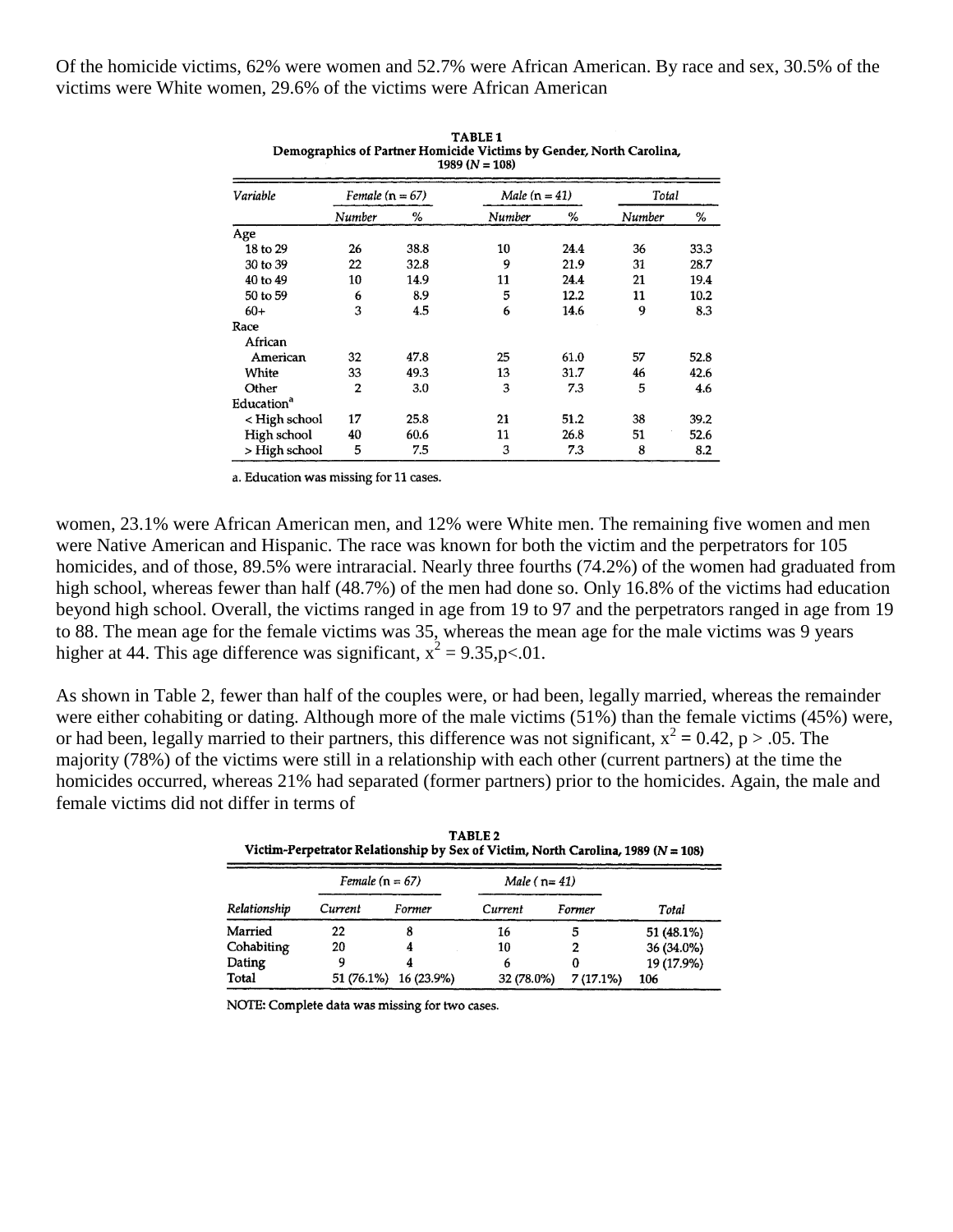TABLE 3 Victim-Perpetrator Relationship by Race of Victim, North Carolina, 1989 ( $N = 108$ )

|            | White $(n = 46)$ |               |            | African American $(n = 54)$ |                  |            |
|------------|------------------|---------------|------------|-----------------------------|------------------|------------|
|            | Current          | Former        | Total      | Current                     | Former           | Total      |
| Married    | 24               | 8             | 32 (69.6%) | 11                          | 5                | 16 (29.6%) |
| Cohabiting | Q                |               | 10 (21.7%) | 18                          | 5                | 23 (42.6%) |
| Dating     | 3                |               | 4(8.7%)    | 12                          | 3                | 15 (27.8%) |
| Total      | 36<br>(78.3%)    | 10<br>(21.7%) | 46         | 41<br>(75.9%)               | 13<br>$(24.1\%)$ | 54         |

NOTE: Complete data was missing for four cases.

the status of their relationships with their partners at the time of the homicides.

Analysis by race, results of which are shown in Table 3, indicated some similarities and some differences in relationship status (current or former) and type of relationship (married or unmarried). First, the majority of both Whites and African Americans were current partners when the murders occurred. However, the majority of the White couples were currently or formerly married, whereas a majority of the African Americans were currently or formerly in nonmarital relationships (cohabiting or dating). This difference was significant  $x^2 = 9.96$ ; *p =* .002.

About half (54%) of the murders were committed between Friday and Sunday and 71% occurred in or around the home of the victim, most frequently in the bedroom. The majority (64%) of the victims died at the scene of the crime, whereas an additional 30% died at a hospital or other medical establishment. Children, other family members, friends, and police witnessed about 33% of the murders.

| <b>TABLE 4</b><br>Victim-Precipitated Homicide by Sex of Victim, North Carolina,<br>1989 $(N = 108)$ |               |      |             |      |       |  |  |
|------------------------------------------------------------------------------------------------------|---------------|------|-------------|------|-------|--|--|
| Victim-Precipitated                                                                                  | Female Victim |      | Male Victim |      |       |  |  |
|                                                                                                      | N             | %    | N           | %    | Total |  |  |
| Yes                                                                                                  | 0             |      | 25          | 61.0 | 25    |  |  |
| No                                                                                                   | 58            | 86.6 | 8           | 19.5 | 66    |  |  |
| Insufficient data                                                                                    | 9             | 13.4 | 8           | 19.5 | 17    |  |  |

We were able to confirm the presence or absence of a history of domestic violence in 66.6% of the cases. There was not enough information about the remaining 36 cases to determine whether there was or was not a history of domestic violence. A history of domestic violence was present in 95.8% of these 72. In all but one of these cases, the domestic violence was male perpetrated. The three cases where we were able to confirm that there was not a history of domestic violence were all male-perpetrated homicides; also, two of these were murdersuicides, and the third was an attempted murder-suicide. The victims were all elderly, and the information available suggested that these three could be considered mercy killings; however, we do not know whether the three women homicide victims consented to the murder-suicides.

As shown in Table 4, we had sufficient data to make a determination as to whether 90 (83.3%) of the cases were victim precipitated. Of these, the majority ( $n = 65$ ; 72%) did not appear to be victim precipitated, according to our definition. There were significant differences according to sex of victim, however. None of the cases of male-perpetrated homicide were documented as being preceded by female-initiated violence; in contrast, however, the data indicated that 25 (75%) of the 33 cases of female- perpetrated homicide on which we had adequate data were preceded by male-initiated violence,  $x^2 = 60.6$ ;  $p = .000$ .

#### *Contextual Analysis*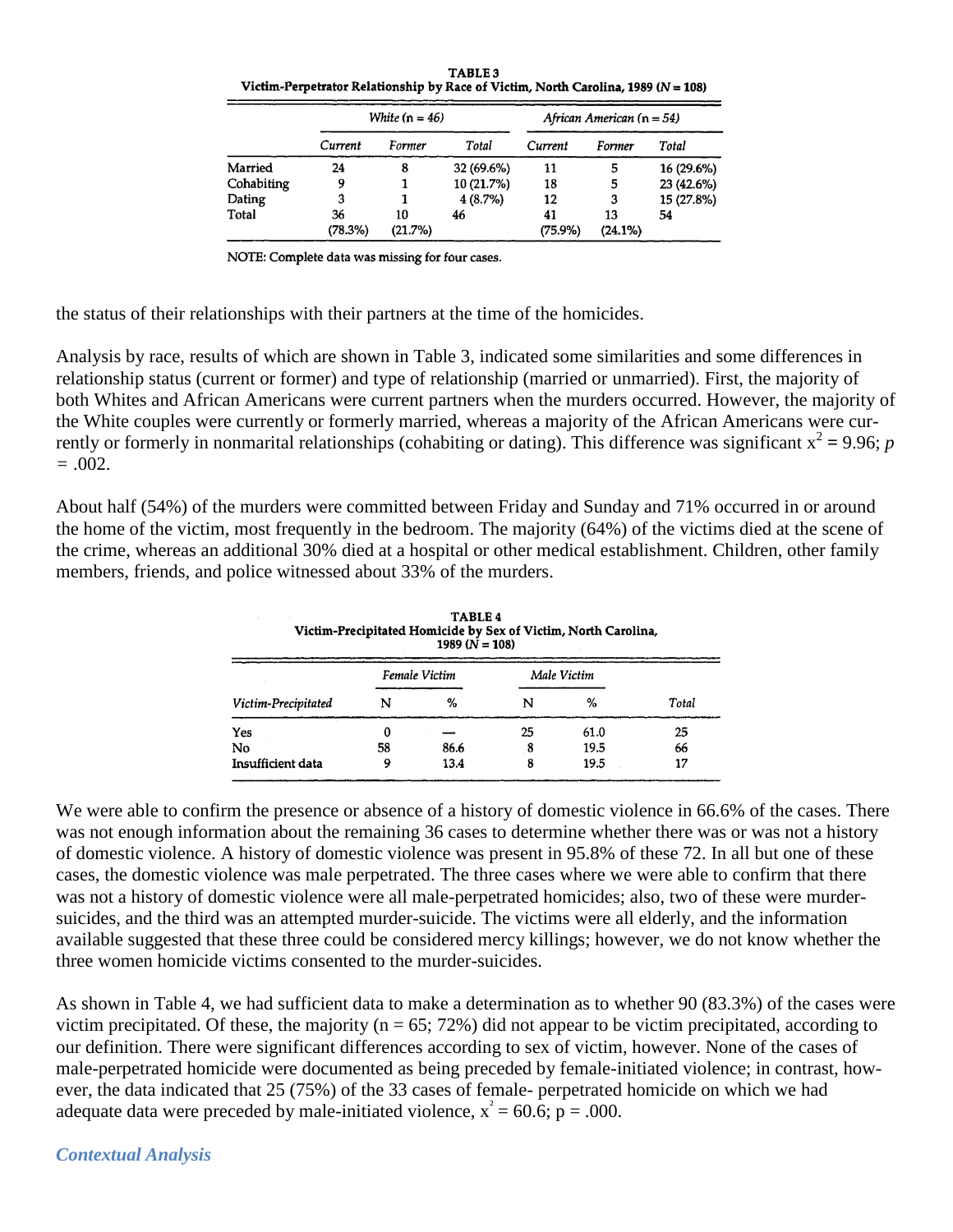Qualitative analysis of cases indicated that partner homicide is a complex phenomenon not given to easy generalizations. Patterns did, however, emerge to reveal five themes common across both male- and femaleperpetrated homicides: (a) Woman battering is often the context for partner homicide; (b) staying with and leaving an abusive partner can both be dangerous options; (c) protective measures for battered women are inadequate; (d) domestic violence is not necessarily private violence; and (e) alcohol and firearms often accompany fatal violence. Each of these are discussed below and illustrated with examples from the cases.

# *Woman Battering Is Often the Context of Partner Homicide*

The overriding theme to emerge from these cases was that partner homicide is most often the final outcome of chronic women battering. Statements from witnesses, family, friends, and police such as "There was a long history of domestic violence/quarrels/arguments," "It was a tit for tat kinda thing," "She had called the police many times," "This couple was known to the police," were repeated throughout the case histories. Indeed, it appears that habituated aggression was the context for the homicides perpetrated by both men and women. It seemed that there was, in fact, nothing very unusual for the couple about the day the homicides occurred. The two cases below illustrate this theme:

Married couple who had been arguing. He left the house and got into his truck. She grabbed onto the mirror of the truck and yelled at him to come back. She then fell back and stood away from the truck. He said that he was leaving and proceeded to go forward. She called out that he was going to run her over. He said that he didn't give a damn and drove forward. He opened the door and knocked her down. She ran in front of the truck and he kept coming toward her. The impact of the truck hitting her knocked her from the yard onto the street. He ran over her head on a left-hand turn, then backed up over her, pulled into the driveway and called 911. Witnessed by neighbors. Known history of domestic violence. According to the police, "It was a regular Saturday night thing. He'd get drunk and they would fight. Sometimes she'd call the police and sometimes he'd call." Police had been called at least six times, some of the time by neighbors.

Couple had been drinking and fighting. She superficially stabbed him in the chest and he struck her back in the mouth. She went to the ER for treatment but got impatient and left before she received care. She returned home where the arguing continued. She took her gun and shot him in the head. She then fled and flagged down a taxi. The driver called the police. This couple was known to the police due to their long history of domestic violence. There was an assault warrant out against him at the time of the murder.

## *Both Leaving an Abusive Partner and Remaining in a Relationship Can Be Dangerous Options for Battered Women*

Analysis of these cases indicated that battered women are in danger when they remain with their abusers, when they attempt to leave or end the relationship, and after they do leave and are living apart from the batterer. We found, as have others (Campbell, 1992; Wilson & Daly, 1993), that some of the couples had separated prior to the killings. In this study, 17% of the women in our sample were killed after leaving or attempting to leave their abusive partner. The first case below illustrates how dangerous the act of separating can be; the second illustrates that even women who sustain their separation from abusers remain at risk.

Couple had been separated for a few days, and she threatened to leave him. The wife came home to get some of her belongings. Her husband shot her in the home; she ran across the street. He got another gun, followed her and shot her a second time. He then returned home and shot himself.

The couple had been separated for about 60 days. She had filed two separate assault charges; assault charges were pending, and there was a restraining order against him. He had threatened to kill her in the past and he had previously gone to her workplace and fired a shotgun into her computer. He left his office, stole a truck, confronted her at the day care center where she was picking up their 4-year-old child and shot her to death.

However, it is important to highlight that the majority of the victims in this study were still in the intimate relationship with their partners at the time the homicides occurred, as illustrated below: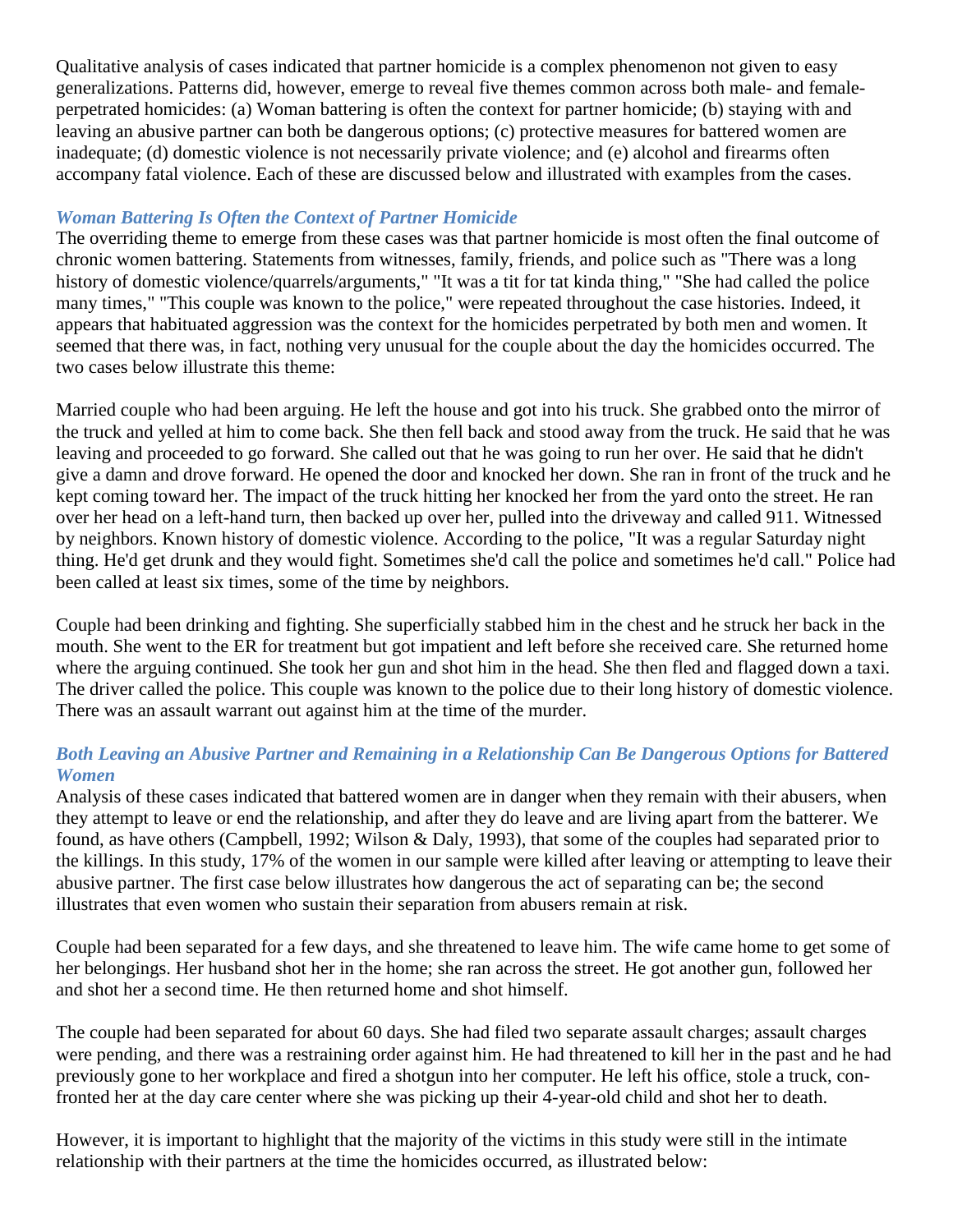A woman and her fiancé had gotten into an argument at a local bar. She went outside and superficially slashed her wrists. He then struck her in the face. She went and lay down on a hill by the railroad station. She died from a spinal cord injury due to blunt force. There was a history of domestic violence; she had filed assault charges against him but had dropped the charges.

### *Protective Measures for Battered Women Are Inadequate*

Dovetailing with the theme above was the finding that the protective measures available to battered women, such as restraining and protective orders, and the option to file assault charges, were not reliable guarantees of their safety. In many cases, the couple was well known to the police, who had been called to the residence more than once. Results indicated that 35% of the women had called the police at some point prior to the homicides, three women had called the police the day of the homicide, and at least four women had restraining orders.

He had an extensive arrest record and had been charged six times for assaulting her; the last time was one month before the murders. He had also been charged with abusing all four of her children and sexually abusing one girl. He had also been in prison for 23 years for murder and had been charged by a previous girlfriend with rape. Three months before he had shot her in the temple but would not let her go to the hospital. Just prior to the murder he was beating her, yelling at her and calling her a bitch. They were arguing over a gun when he shot her.

Additionally, in several cases, the police arrived on the scene after the murder. Or, with the case described below, they were actually present during the homicide.

He had been arrested for assaulting her earlier that day. Police officer accompanied him to the trailer that they shared to retrieve some of his belongings. An argument ensued; they argued back and forth. He started toward her and she stabbed him with a steak knife in front of the officer. There had been many prior calls to police. According to the police, "It was a tit for tat type thing."

#### *Domestic Violence Is Not Necessarily Private Violence.*

Domestic violence is often thought of as occurring in private settings behind closed doors. However, in this study, around one third of the homicides occurred in the presence of others, including children, other family, and friends. Even when there were no known witnesses to the homicides, the data indicate that many in the couples' social networks as well as the police knew the women were being battered. The case described below illustrates how often, for whatever reason, observers to the escalating aggression were unable to prevent the deaths.

Man and woman were at his father's house, where they lived. On the evening of the homicide, the two were arguing, pushing and shoving. The father was arguing with his daughter and the woman "butted in." The man told her to stay out of it, and she got a butcher knife and cut him on the chest. The man then went to get a gun from his truck. When he returned, she lunged at him with a knife (although he said that she had a knife, the police never found one and witnesses said that they did not see a knife). He then shot her in the face and neck. No history of domestic violence was on record, but witnesses testified to a history of physical abuse against her.

#### *Alcohol and Firearms Often Accompany Fatal Violence*

Use of alcohol by the males and the ready availability of guns seemed to be critical correlates of the homicides we studied. Although we only have blood alcohol levels for the victims, the body of evidence suggested that alcohol use by the male partner, whether victim or perpetrator of the homicide, was a common part of the circumstances surrounding the homicides: Just under 70% of the male victims had been drinking prior to their deaths. By contrast, a substantial majority (66%) of the women victims had no alcohol in their systems. This difference was significant,  $x^2 = 11.77$ ; p <.001. Of the male victims, 29% had blood alcohol levels over 200 mg at the time of death, compared to 9% of the women victims. The case below illustrates the presence of alcohol.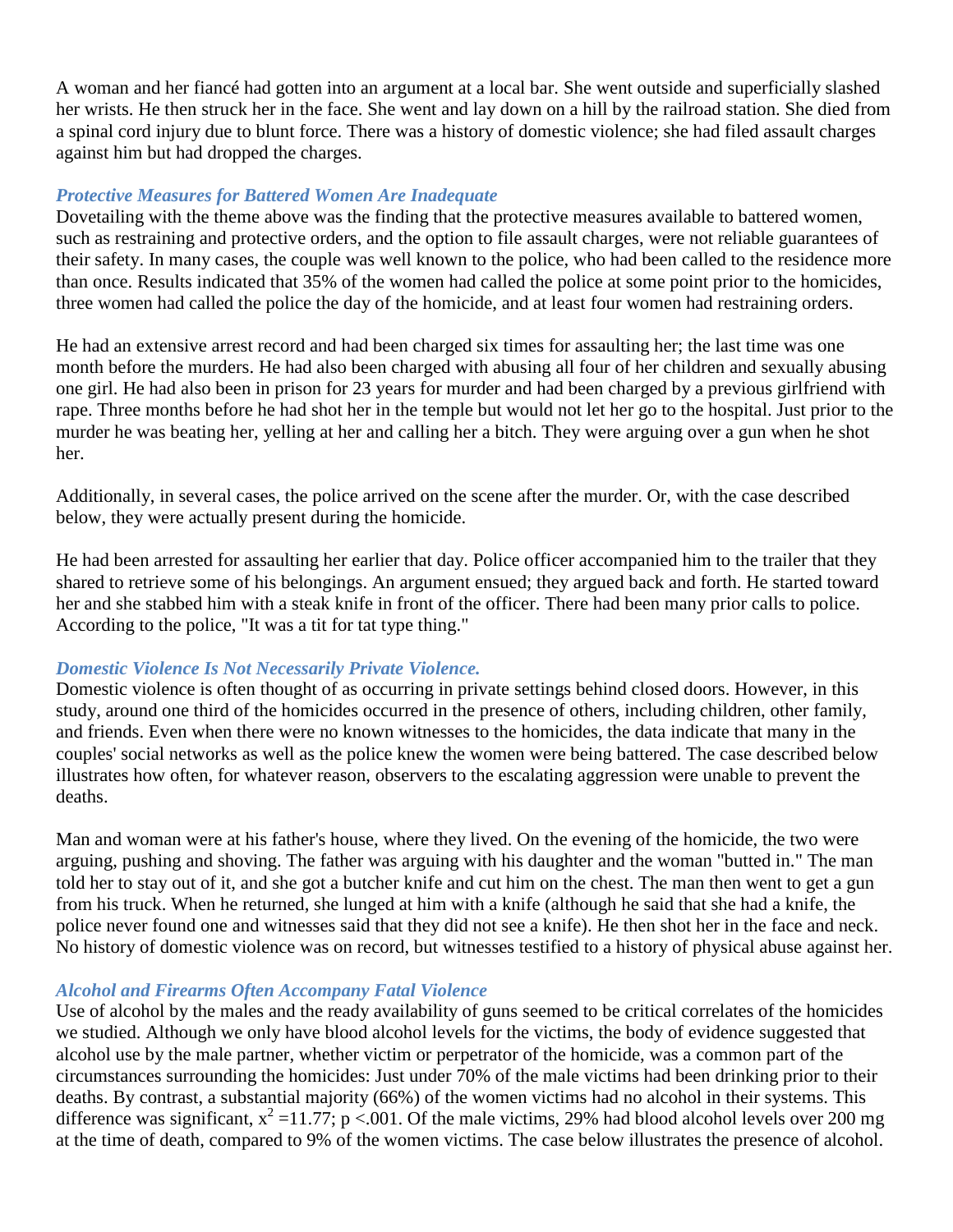Earlier in the day he had threatened his wife and gotten angry at other people over an alleged debt. He had been drinking heavily. The wife told her daughter that he was "going to blow her (the wife's) head off." He had held a gun to her head earlier—in one instance the daughter had tried to intervene and was pushed to the floor. He continued to drink and play with the gun. He went into the kitchen where she was cooking and their 13-year-old daughter was doing her homework and told her that she had hurt him so much and that he wanted to hurt her back. She was making plans to leave him, and he said the sooner the better. He was waving a pistol around and kept telling her how bad she hurt him, and she kept telling him he was the one messing up. He was going to shoot her in the heart because of how much pain he felt. The arguing continued and the daughter went upstairs. She told him to get the gun out of her face. He shot the gun into the ceiling, and she asked him why he shot the gun in the house. He shot her in the head about 15-20 minutes later.

Firearms, used in 67% of these homicides, appeared to be readily available within these households, and many of the men had previously threatened their partners with guns. Handguns were the most commonly used weapons. They were used for just under half of all the homicides regardless of sex of victim. Knives were the second most common weapon and were more likely to be used by female (25%) than male (12.5%) perpetrators. Of the male victims, 25% had more than one knife or bullet wound, whereas 34% of the women did so. Some of the battered women in this study carried or had easy access to guns that, ultimately, they used to kill their partners, thereby possibly saving their own lives. More often, however, women were the ones killed by the easy availability of guns.

Dating couple with a long history of domestic violence. He kept coming back after she had asked him to move out. Neighbors knew of domestic violence. He had recently threatened her with a small handgun that she managed to wrestle away from him and keep with her for several days. On the afternoon of the murder, a female friend had been visiting her at her home. When the friend left, the boyfriend came into the house. Very shortly thereafter, the neighbors heard loud voices and within minutes he went to the friend's house to say that he had shot her. Neighbors saw him with a gun and heard a shot and called police. When police arrived she was dead and he was sitting there with a gun.

## *Conceptualizing Partner Homicide*

The critical finding from this population-based study is that partner homicide emanated from a history of habitual male aggression in almost all (95.8%) of the cases where a history of domestic violence could be confirmed or eliminated. Partner homicide was revealed in case after case to be a fatal outcropping of an underlying continuous process of male physical and psychological aggression against women rather than discrete events disconnected from the routine daily life created and sustained by battering.

Although the findings of sex differences in victim-precipitated homicide argues for the value of using a victimprecipitation framework to examine gender differences in circumstances that lead men and women to kill their partners, this framework was inadequate in explaining the complexity of male- and female-perpetrated partner homicide. In practice, the determination of whether a homicide is victim precipitated often is reduced to answering the question of "who started it?" (Block, 1993; Polk, 1997; Rasche, 1993), thereby limiting the homicide context to actions immediately surrounding the event. Polk (1997) notes that one of the problems inherent in using a victim-precipitation framework is "to establish when the dock starts ticking on precipitation" (p. 150). In cases of partner homicide, he observes that

The killing by men of their women partners occurs without prior violence on the part of the victim. When women kill their male partners, on the other hand, in a large proportion of the cases it is precisely the prior violence of the male that sets the stage for the lethal violence that follows. (p. 153)

A particular incident of violence, however, may not immediately precede the female-perpetrated homicide (Polk, 1997; Rasche, 1993). In our study, many of the women perpetrators killed their partners when lifethreatening danger was not imminent, that is, on the point of happening, and when the men were not armed.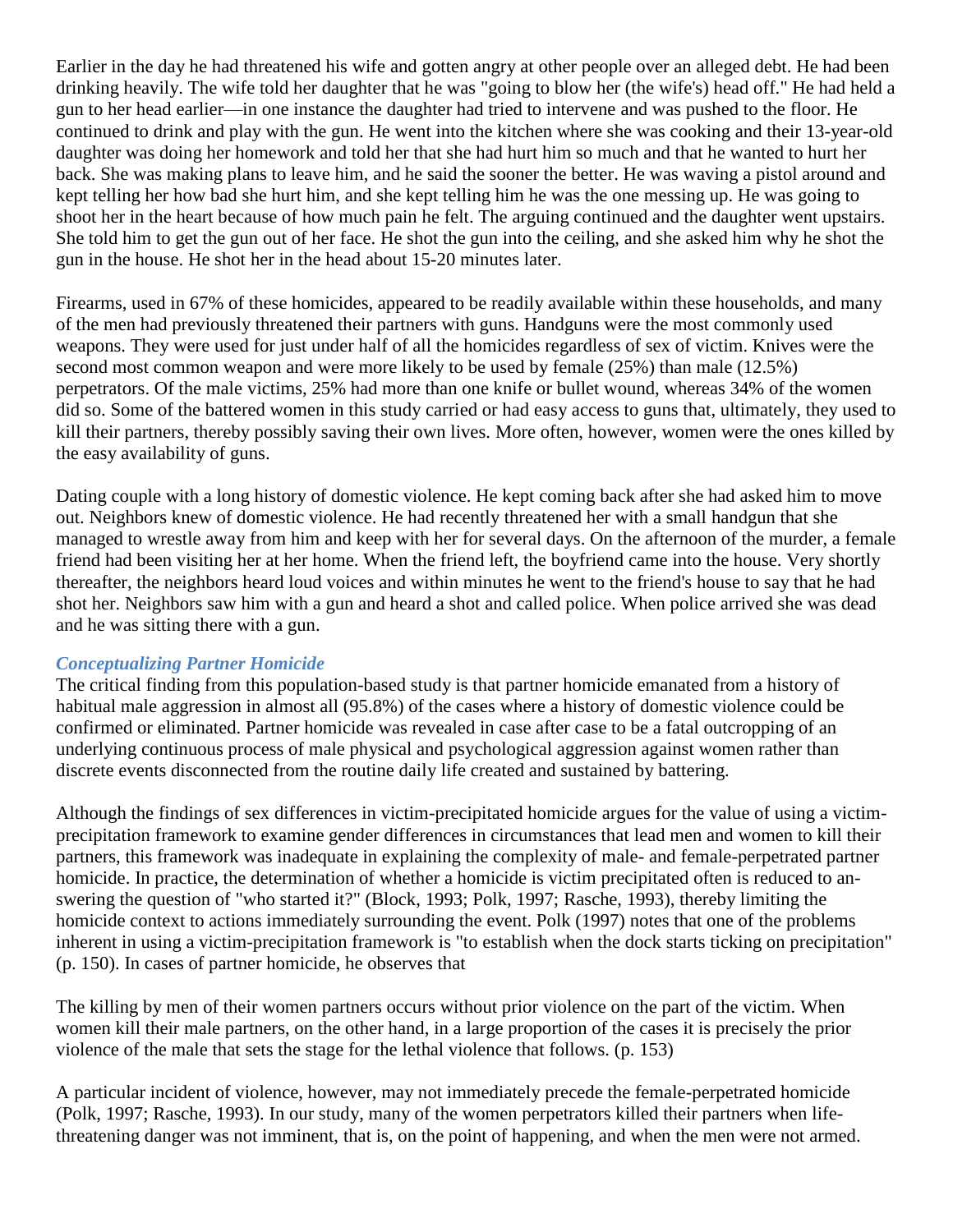Additionally, there were often other people present, who, potentially, could have helped the women escape or offer protection. The case below illustrates this complexity.

Couple was "known to the police" for domestic violence. It was Super Bowl Sunday. She was at a friend's house. All were intoxicated. He entered the friend's house and began "beating on her for no reason" in front of everyone. He left. Her sister arrived and took her to her residence where she got a knife. They went to a club and drank some beer. She saw him outside the club talking to another woman. She went outside and confronted him. They argued and she pulled a knife from her pocketbook and stabbed him.

Although the woman was assaulted prior to stabbing her partner, there was a severing of a temporal relationship between his aggression and her response. Indeed, the woman seems to have armed herself with a knife and then deliberately confronted her partner. Whether this constitutes a case of victim-precipitation is subject to varying opinions about the time allowable between precipitation and response. The explanation for this murder as well as the others maybe historical and cumulative over time. For this reason, extending the concept of victim precipitation to include the cumulative nature of the violence would improve its usefulness as a framework for explaining partner homicide.

Because of the importance of looking beyond the circumstances incident to the homicide event for risk factors and explanations, a framework that explicitly considers the preexisting gender-based power imbalances may be more appropriate for analyzing partner homicide than one based on the circumstances just prior to the commission of the act, or one based on the frequency or severity of injury perpetration (Dobash, Dobash, Wilson, & Daly, 1992; Smith, Tessaro, & Earp, 1995). Agudelo's anti- action, proaction framework helps us to conceptualize both men's and women's use of fatal force as behavior that continues from two habitual patterns: (a) male-perpetrated physical and psychological aggression against women and (b) women's struggles to protect and defend themselves both physically and psychologically. These patterns of male aggression and female resistance created gender differences in power and experience that predated, and to some extent foreshadowed the fatal events.

Given that the context for the majority of these homicides was ongoing woman battering, similar violent behavior between men and women (e.g., perpetration of homicide) concealed very real differences in the lives of men and women perpetrators. These differences stemmed from the gendered experience of battering, an enduring and traumatic condition that shapes women's behavior, distorts their view of self, and undermines their beliefs in the controllability of their own lives (Smith, Tessaro, et al., 1995). Battered women have a continual perception of being at risk for future harm, an eroding sense of personal power, and a growing feeling of entrapment. Because this experience of battering was shared by the women victims as well as the women perpetrators, the 108 women involved in the homicides in this study-67 murdered, 42 murderers—were in similar psychological and social positions vis-à-vis their abusive male partners prior to the homicides. When viewed from the standpoint of battered women's experiences, some women's use of fatal violence can be seen as a response to their sense of fear, reasonable expectations of future harm, or in reaction to cues that, to them, implied danger (Smith, Earp, & DeVellis, 1995; Warr, 1994). Society's inability to protect the women, in the past, from their partners' aggression may have served to reinforce their awareness of their unequal social power; this may have led some to believe that their use of deadly force was their safest option. The following example illustrates a woman's use of deadly force as an extension of her resistance to male power:

He came home from work and found her asleep on the sofa. He told her to fix him something to eat. She refused. He struck her in the mouth. Her son, who was about 17 or 18, got the car keys away from his (step?) father to take his mother to the hospital. She got a gun from the other room and shot her husband. She testified to a history of domestic violence. Police reported having received calls from her although no charges were ever filed against him.

The male victims of homicide and male perpetrators of homicide also shared similar psychological and social positions vis-à-vis their female partners; this position resulted from their continual struggle for power over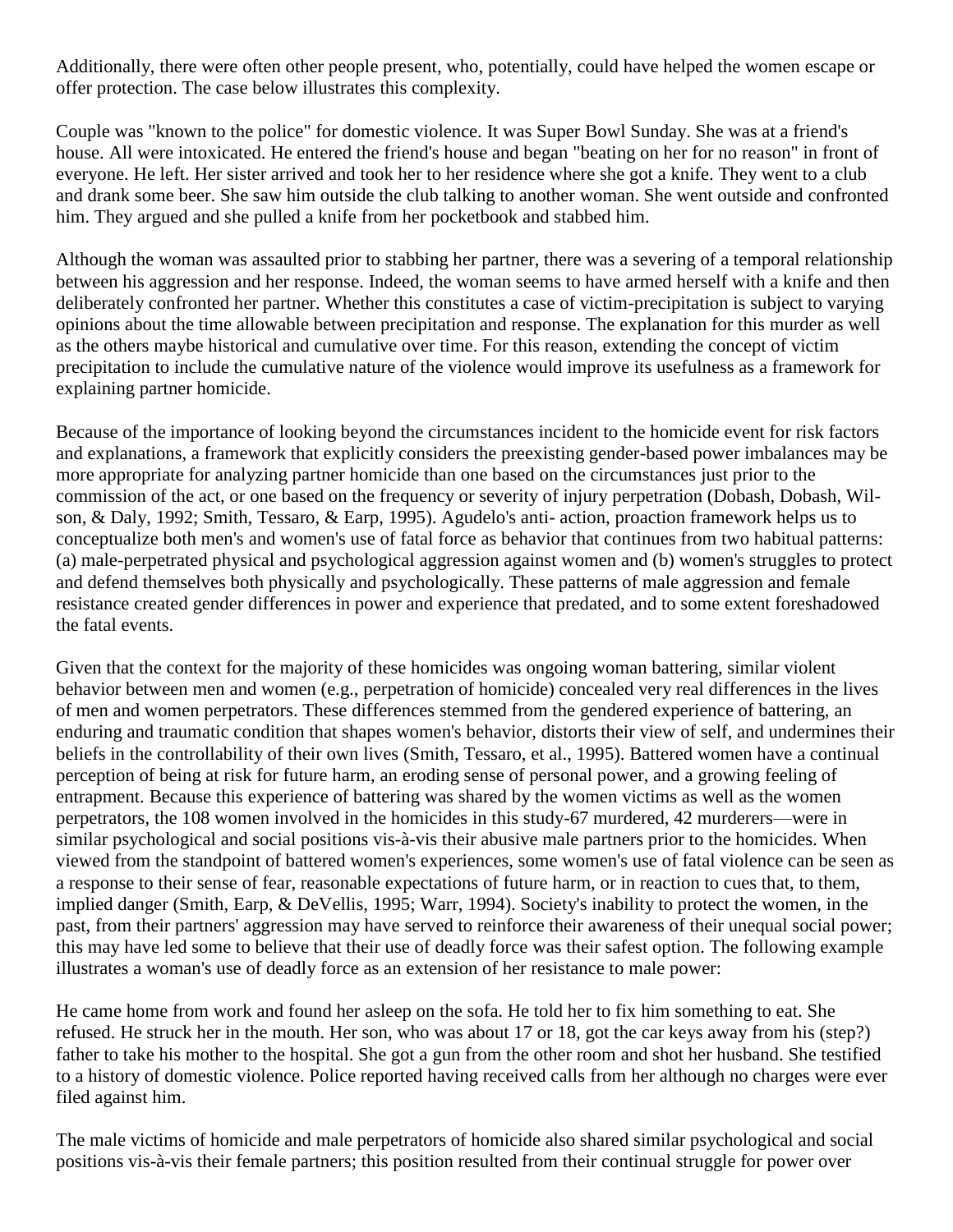women through the use of a myriad of control tactics including but not limited to physical violence (Pence & Paymer, 1986). The men's common history of their use of force to maintain power over women suggested that the behavior of the 41 male victims and 67 male perpetrators, at the time of the homicides, was principally a continuation of aggressive behavior designed to maintain their position of power. This continuation is illustrated by the following:

He had been drinking, came home with food. He kept knocking the food on the floor and ordering her to pick it up. He dragged her into the bedroom and made her strip. He called the children in to "see what mama looks like," and then sent them back to their rooms. Kids were hiding and crying. They heard her say, "Please don't shoot me," and then a gunshot. He set her pubic hair on fire. Autopsy shows that she was severely beaten before she was shot. Her family testified to a long history of domestic violence.

Neither the victim-precipitation nor the antiaction, proaction analytic frameworks necessarily imply that women's use of violence is inherently good or justifiable but men's is not. Rather, both men's and women's violence can be seen to have purpose and directionality, and both cause injury, disease, and death. The murders of both men and women are socially significant and cause harm to the surviving partners as well as any children, other family, or friends. Both need to be prevented.

# LIMITATIONS OF STUDY AND SUGGESTIONS FOR FUTURE RESEARCH

A strength of this study is that our data link victim, offender, incident, and cause of death information. This is important because the victim-offender relationship and the circumstances surrounding the homicide are central to an analysis and understanding of the crime (Block & Christakos, 1995). It does, however, have several limitations. First, this study was limited to the homicides that occurred in one state; nevertheless, a statewide analysis does improve on studies that are limited to one city and does provide the opportunity to study contextual information not generally available in national data sets. Second, police memory is subject to recall bias. However, these 108 cases covered 54 counties, and only six counties had over three homicides each. The police were forthcoming when they knew the information and equally so about not knowing. Nevertheless, variation in memory and the amount of detail provided in the medical examiner files limited our knowledge on circumstances and history of domestic violence, provided more detail on victims than perpetrators, and resulted in an inconsistent amount of data across cases. Finally, this study, as does most homicide research, used pointin-time measurement techniques. This limits our ability to understand the complexity of homicides that are really the final endpoint of chronically violent relationships that are constructed by gender. Future studies of partner homicide need to include historical data that helps us to connect the homicide event with the daily life circumstances of those involved.

## REFERENCES

Agudelo, S. F. (1992). Violence and health: Preliminary elements for thought and action. *International Journal of Health Services, 22,* 365-376.

Barnard, G. W., Vera, H., Vera, M. I., & Newman, G. (1982). Till death does us part: A study of spouse murder. Bulletin of the American Academy of Psychiatry and Law, W, 271-280.

Block, C. R. (1993). The meaning and measurement of victim-precipitation. In C. R. Block & R. L. Block (Eds.), *Questions and answers in lethal and nonlethal violence* (pp. 185-194). Washington, DC: U.S. Department of Justice.

Block, C. R., & Christakos, A. (1995). Intimate partner homicide in Chicago over 29 years. *Crime & Delinquency, 41,* 496-526.

Browne, A. (1987). *When battered women kill.* New York: Free Press.

Browne, A., *&* Williams, K. (1993). Gender, intimacy and lethal violence: Trends from 1967 through 1987. *Gender and Society, 7,* 78-98.

Campbell, J. C. (1992). "If I can't have you, no one can": Power and control in homicide. In J. Radford and D.E.H. Russell (Eds.), *Femicide: The politics of woman killing* (pp. 99-113). New York: Twayne.

Chimbos, P. D. (1978). *Marital violence: A study of interspousal homicide.* San Francisco: R & E Research Associates.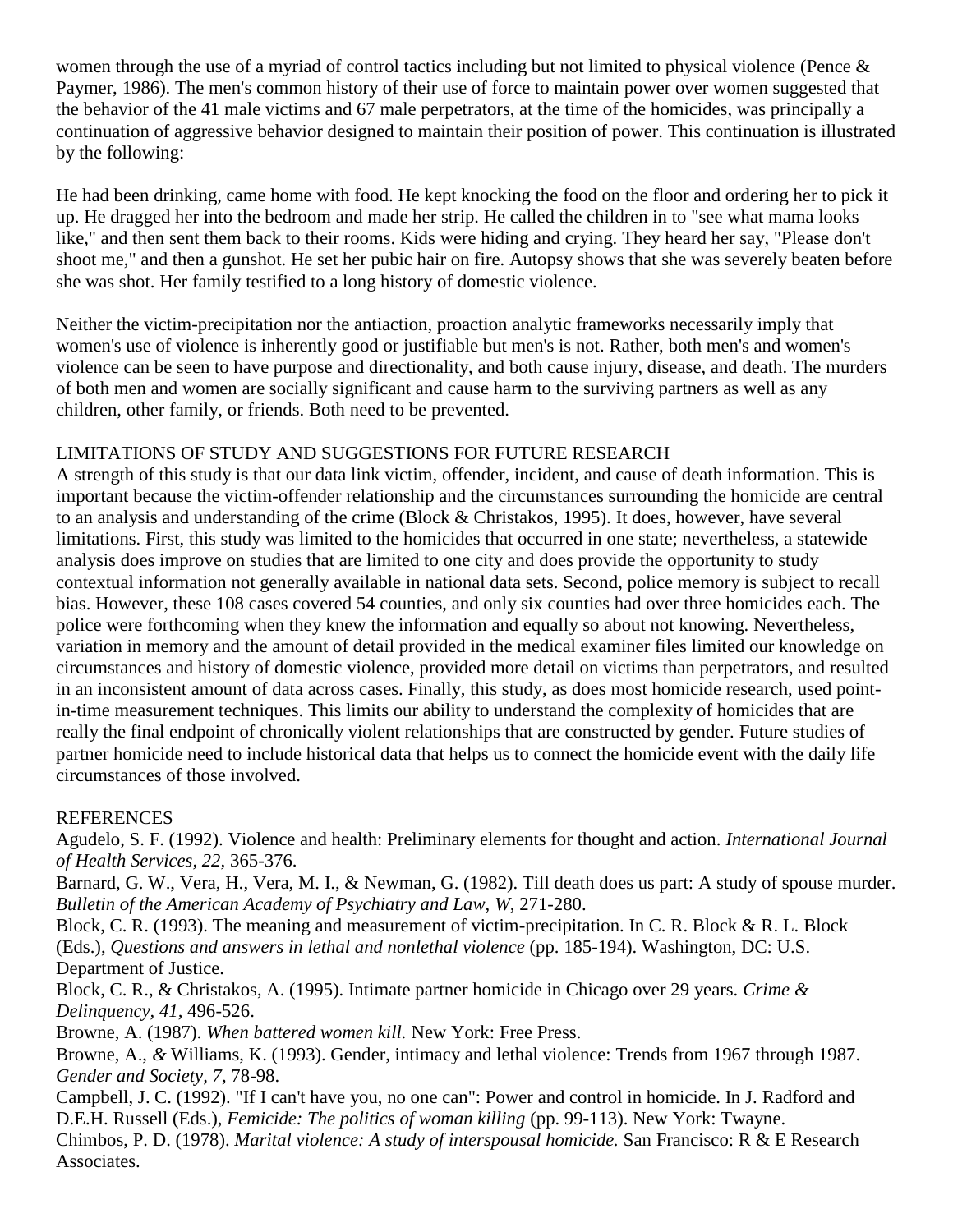Daniel, A. E., *&* Harris, P. W. (1982). Female homicide offenders referred for pre-trial psychiatric examination: A descriptive study. *Bulletin of the American Academy of Psychiatry and the Law, 10, 86-101.* 

Dean, A. G., Dean, J. A., Coulombier, D., Bendel, K. A., Smith, D. C., Burton, A. H., Dicker, R. C., Sullivan, K., Kagan, R. F., & Arner, T. G. (1994). Epi-info (Version 6: A word processing, database, and statistics program for epidemiology on microcomputers) [Computer software]. Atlanta, GA: Centers for Disease Control and Prevention.

Dobash, R. P., Dobash, R. E., Wilson, M., & Daly, M. (1992). The myth of sexual symmetry in marital violence. *Social Problems,* 39, 401-421.

Foster, L. A., Veale, C. M., & Fogel, C. I. (1989). Factors present when battered women kill. *Mental Health Nursing, 10,* 273-284.

Goetting, A. (1988). Patterns of homicide among women. *Journal of Interpersonal Homicide,* 3(1), 3-20. Goetting, A. (1991). Female victims of homicide: A portrait of their killers and the circumstances of their deaths. *Violence and Victims,* 6(2),159-168.

Greenfeld, L. A, Rand, M. R., Craven, D., Klaus, P. A., Perkins, C. A., Ringel, C., Warchol, G., Matson, C., & Fox, J. A. (1988). *Violence by intimates: Analysis of data on crimes by current or former spouses, boyfriends, and girlfriends* (NCJ-167237). Washington, DC: Bureau of Justice Statistics, U.S. Department of Justice. Jurik, N. C., & Winn, R. (1990). Gender and homicide: A comparison of men and women who kill. *Violence and Victims, 5,* 227-242.

Kellermann, A. L., & Mercy, J. A. (1992). Men, women, and murder: Gender-specific differences in rates of fatal violence and victimization. *Journal of Trauma,* 33,1-5.

Koss, M. P., Goodman, L. A., Browne, A., Fitzgerald, L. F., Keita, G. P., & Russo, N. F. (1994). *Male violence against women at home, at work, and in the community.* Washington, DC: American Psychological Association. Mann, C. R. (1996). *When women kill.* Albany, NY: State University of New York Press. McGuire, K. & Pastore, A. L. (Eds.). (1996). *Sourcebook of criminal justice statistics* 1995. Washington, DC: Government Printing Office.

Mercy, J. A., & Saltzman, L. E. (1989). Fatal violence among spouses in the United States, 1976-1985. *American Journal of Public Health,* 79, 595-599.

Miles, M. B., &Huberman, A. M. (1994). *Qualitative data analysis.* Thousand Oaks, CA: Sage. Pence, E., & Paymer, M. (1986). *Power and control: Tactics of men who batter.* Duluth, MN: Domestic Abuse Prevention Project.

Plass, P. S. (1993). African American family homicide: Patterns in partner, parent, and child victimization, 1985-1987. *Journal of Black Studies, 23,* 515-538.

Polk, K. (1997). A reexamination of the concept of victim-precipitated homicide. *Homicide Studies,* 1, 141-168. Rasche, C. E. (1993). Victim precipitation and social policy: Clemency for battered women who kill. In C. R. Block & R. L. Block (Eds.), *Questions and answers in lethal and nonlethal violence* (pp. 199-204). Washington, DC: U.S. Department of Justice.

Rosenfeld, R. (1997). Changing relationships between men and women: A note on the decline in intimate partner homicides. *Homicide Studies,* 1, 72-83.

Saunders, D. G., & Browne, A. (1991). Domestic homicide. In R. T. Ammerman &M. Herson (Eds.), *Case studies in family violence* (pp. 379-402). New York: Plenum.

Savitz, L. D., Kumar, K. S., & Turner, S. H. (1993). Victim-precipitated killings and "homicide contests." In C. R. Block & R. L. Block (Eds.), *Questions and answers in lethal and nonlethal violence* (pp. 195-198). Washington, DC: U.S. Department of Justice.

Smith, P. H., Earp, J. L., Sr DeVellis, R. (1995). Measuring battering: Development of the Women's Experience with Battering (WEB) scale. *Women's Health: Research on gender behavior, and policy,* 1, 273-288.

Smith, P. H., Tessaro, I., & Earp, J. L. (1995). Women's experiences with battering: A conceptualization from qualitative research. *Women's Health Issues,* 5,173-182.

Stout, K. D. (1991). Intimate femicide: A national demographic overview. *Journal of Interpersonal Violence,* 6, 476-485.

Trotman, J. (1978). *The murderess: A psychosocial study of criminal homicide.* San Francisco: R & E Associates.